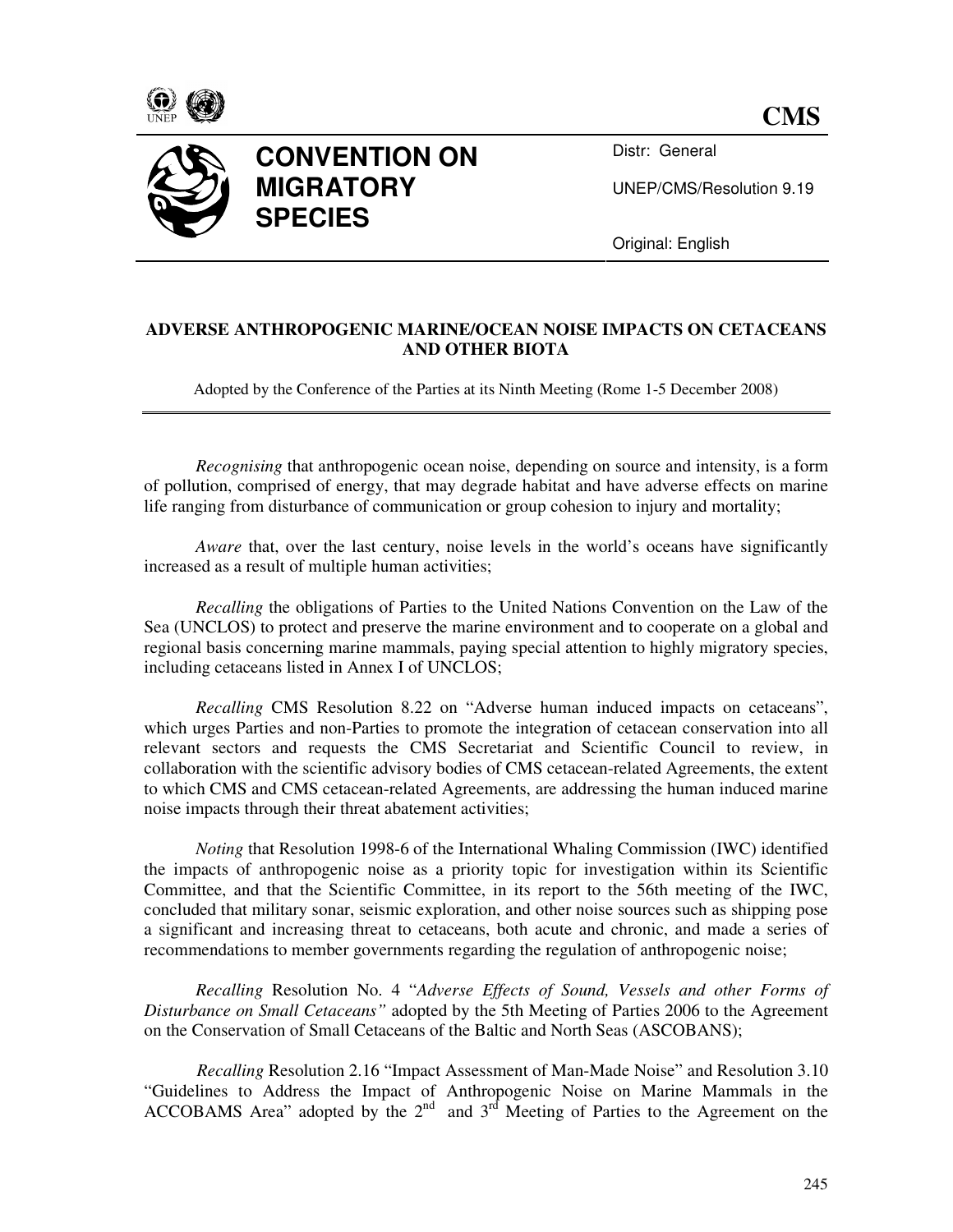Conservation of Cetaceans of the Black Sea, Mediterranean Sea and Contiguous Atlantic Area (ACCOBAMS);

*Recalling* that according to Article 236 of UNCLOS, that Convention's provisions regarding the protection and preservation of the marine environment do not apply to warship, naval auxiliary, other vessels or aircraft owned or operated by a State and used, for the time being, only on government non-commercial service; and that each State is required to ensure, by the adoption of appropriate measures not impairing operations or operational capabilities of such vessels or aircraft owned or operated by it, that such vessels or aircraft act in a manner consistent, so far as is reasonable and practicable, with UNCLOS;

*Noting* that the Convention on Biological Diversity (CBD) decision VI/20 recognised CMS as the lead partner in the conservation and sustainable use of migratory species over their entire range;

*Acknowledging* International Union for Conservation of Nature (IUCN) Resolution 3.068 concerning undersea noise pollution (World Conservation Congress at its 3rd Session in Bangkok, Thailand, 17–25 November 2004);

*Welcoming* the activities of the International Maritime Organization (IMO) to address the impact of ship-generated noise on marine mammals and the recent establishment by the Marine Environmental Protection Committee (MEPC58, October 2008) of a high priority programme of work on *minimising the introduction of incidental noise from commercial shipping operations into the marine environment*;

*Aware* that some types of anthropogenic noise can travel faster than some other forms of pollution over more than hundreds of kilometres underwater unrestricted by national boundaries and that these are ongoing and increasing;

*Taking into account* the lack of data on the distribution and migration of some populations of migratory cetaceans and the adverse human-induced impacts on cetaceans;

*Aware* of the fact that incidents of stranding and deaths of some cetacean species have coincided with and may be due to the use of high-intensity mid-frequency active sonar;

*Taking note of* the ICES report CM 2005/ACE: 01 (Report of the Ad hoc Group on the Impact of Sonars on Cetaceans and Fish (AGISC) which recommends that further research should be conducted on this issue given the potential adverse impacts on individuals and groups of whales, in particular beaked whales, whilst this report recognises that sonar seems not to be a major current threat to marine mammal populations generally;

*Reaffirming* that the difficulty of proving possible negative impacts of acoustic disturbance on cetaceans necessitates a precautionary approach in cases where such an impact is likely;

*Recognising* that there is a need for a fundamental understanding of the complex marine ecosystem and that this can only be achieved through vessel-based marine scientific research or moored devices, which implies the application of scientific acoustical methods;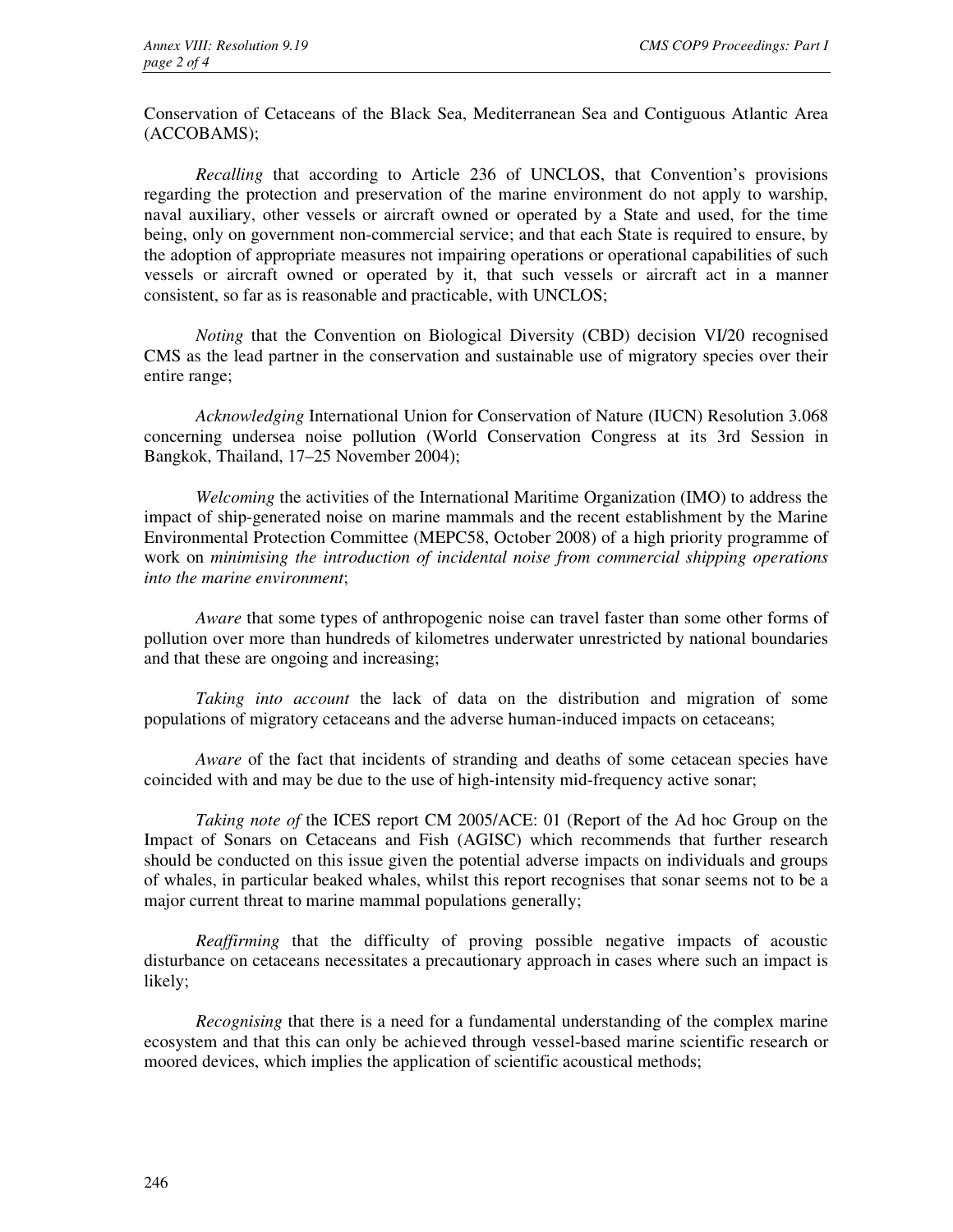*Noting* the draft research strategy developed by the European Science Foundation on "t*he effects of anthropogenic sound on marine mammals",* which is based on a risk assessment framework;

*Noting* the OSPAR Code of Conduct for Responsible Marine Research in the Deep Seas and High Seas of the OSPAR Marine Area and the ISOM Code of Conduct for Marine Scientific Research Vessels; providing that marine scientific research is carried out in an environmentally friendly way using appropriate study methods reasonably available;

*Aware* of the calls on the IUCN constituency to recognise that, when there is reason to expect that harmful effects on biota may be caused by such ocean noise, lack of full scientific certainty should not be used as a reason for postponing measures to prevent or minimise such effects; and

*Recognising* with concern that cetaceans and other marine mammals, reptiles and fish species are vulnerable to noise disturbance and subject to a range of human impacts;

## *The Conference of the Parties to the Convention on the Conservation of Migratory Species of Wild Animals*

1. *Urges* Parties and invites non-Parties which exercise jurisdiction over any part of the range of marine species listed on the appendices of CMS, or over flag vessels which are engaged within or beyond national jurisdictional limits, to take special care and, where appropriate and practical, to endeavour to control the impact of emission of man-made noise pollution in habitat of vulnerable species and in areas where marine mammals or other endangered species may be concentrated, and where appropriate, to undertake relevant environmental assessments on the introduction of systems which may lead to noise associated risks for marine mammals.

2. *Calls* on Parties and invites non-Parties whenever possible to adopt mitigation measures on the use of high intensity active naval sonars until a transparent assessment of their environmental impact on marine mammals, fish and other marine life has been completed and as far as possible aim to prevent impacts from the use of such sonars, especially in areas known or suspected to be important habitat to species particularly sensitive to active sonars (e.g. beaked whales) and in particular where risks to marine mammals cannot be excluded, taking account of existing national measures and related research in this field.

3. *Invites* Parties to provide the CMS Secretariat with copies of relevant protocols/guidelines and provisions for the effective management of anthropogenic noise, taking security needs into account, such as those of relevant CMS daughter agreements, OSPAR, IWC, IMO, NATO and other fora, thereby avoiding duplication of work and *requests* the Secretariat to transmit this information to the Scientific Council with a view to the development by the Scientific Council of voluntary guidelines on activities of concern for presentation to COP10.

4. *Stresses* the need of Parties to consult with any stakeholder conducting activities known to produce underwater noise pollution with the potential to cause adverse effects on marine mammals and other biota, such as the oil and gas industry, shoreline developers, offshore extractors, marine renewable energy companies, other industrial activities and oceanographic and geophysical researchers recommending, how best practice of avoidance, diminution or mitigation of risk should be implemented. This also applies to military authorities to the extent